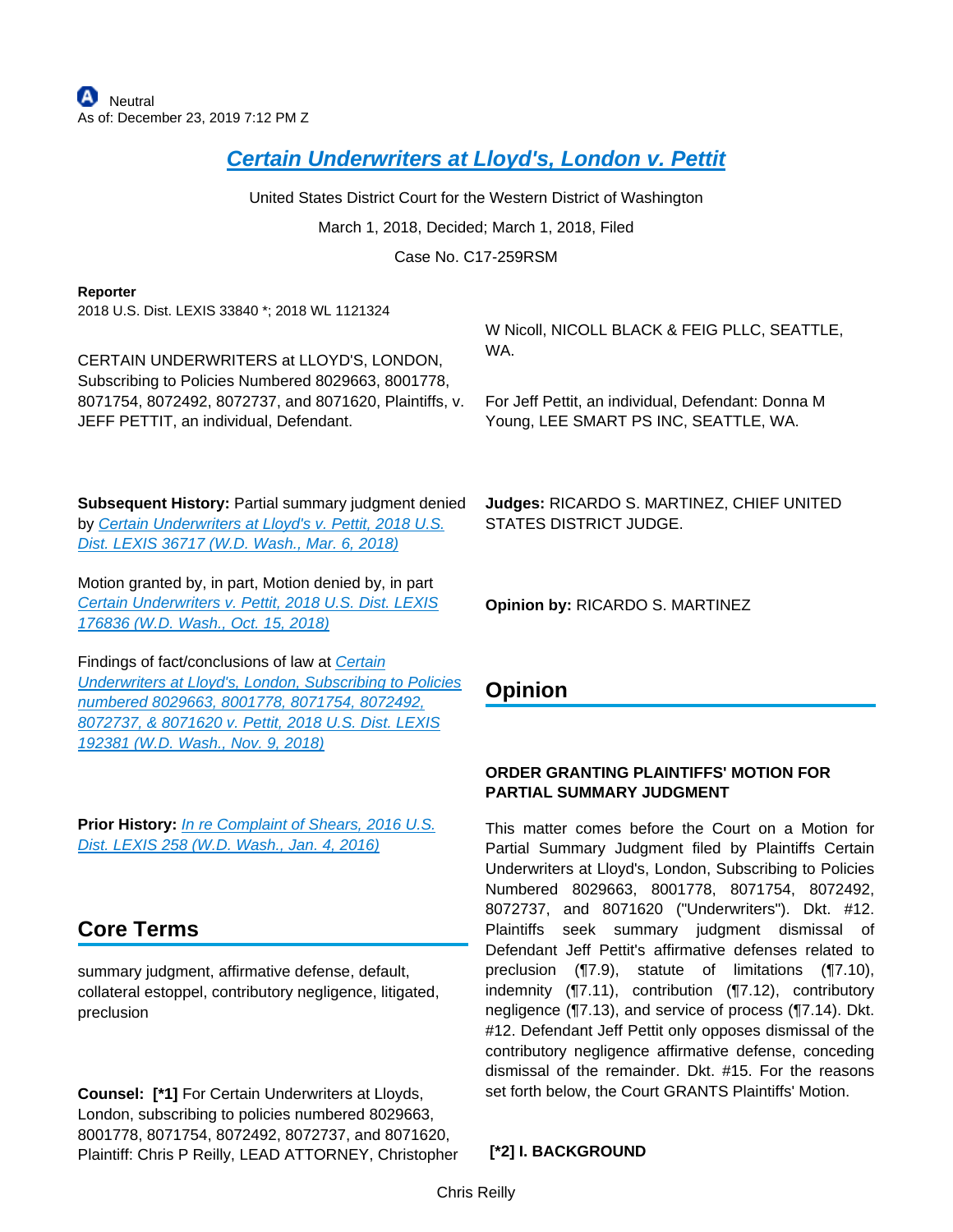Because Plaintiffs seek only partial summary judgment, the Court will limit discussion to those facts relevant to the requested relief.

Plaintiffs are pursuing subrogated claims in this case against Defendant Pettit for property damage due to a marina fire. On February 21, 2014, a fire broke out at J Dock at the Shelter Bay Marina in La Conner, Washington. Dkt. #1 ("Complaint") at ¶¶ 3.1, 3.3. One of the several recreational vessels destroyed by the fire was the IN DECENT SEAS, owned by Pettit. Complaint at ¶ 3.1; Dkt. #6 ("Answer") at ¶ 7.5. Another of the damaged vessels was the SHEAR JOY, owned by Bill and Myo Shears ("the Shears"). Complaint at ¶ 3.1. The two vessels were moored next to each other.

The circumstances of the marina fire were previously presented to the Court in the context of a claim for exoneration brought by the Shears, which was decided in the Shears' favor on summary judgment. See In re [Complaint of Shears, No. C14-1296RSM, 2016 U.S.](https://advance.lexis.com/api/document?collection=cases&id=urn:contentItem:5HSJ-2TB1-F04F-J0JP-00000-00&context=)  [Dist. LEXIS 258, at \\*15 \(W.D. Wash. Jan. 4, 2016\)](https://advance.lexis.com/api/document?collection=cases&id=urn:contentItem:5HSJ-2TB1-F04F-J0JP-00000-00&context=). Prior to this Court's ruling, notice of the Shears' Complaint was served on the owners of the other vessels damaged in the fire, including Pettit, as well as other potential claimants. See Dkt. #13-2. Several boat owners (or their **[\*3]** insurers) and the marina filed claims in the limitation action. Dkt. #13 at  $\P$  5. Those who did not, including Pettit, were defaulted on December 9, 2014. Id. and Dkt. #13-3.

Plaintiffs assert in this action that the fire was caused by Pettit's negligence and the unseaworthiness of IN DECENT SEAS. Complaint at ¶¶ 4.2-4.4, 5.2-5.4. Pettit denies liability.

#### **II. DISCUSSION**

#### **A. Legal Standard**

Summary judgment is appropriate where "the movant shows that there is no genuine dispute as to any material fact and the movant is entitled to judgment as a matter of law." [Fed. R. Civ. P. 56\(a\)](https://advance.lexis.com/api/document?collection=statutes-legislation&id=urn:contentItem:5GYC-2421-6N19-F165-00000-00&context=); Anderson v. Liberty [Lobby, Inc., 477 U.S. 242, 247, 106 S. Ct. 2505, 91 L.](https://advance.lexis.com/api/document?collection=cases&id=urn:contentItem:3S4X-6H80-0039-N37M-00000-00&context=)  [Ed. 2d 202 \(1986\)](https://advance.lexis.com/api/document?collection=cases&id=urn:contentItem:3S4X-6H80-0039-N37M-00000-00&context=). Material facts are those which might affect the outcome of the suit under governing law. [Anderson, 477 U.S. at 248](https://advance.lexis.com/api/document?collection=cases&id=urn:contentItem:3S4X-6H80-0039-N37M-00000-00&context=). In ruling on summary judgment, a court does not weigh evidence to determine the truth of the matter, but "only determine[s] whether

there is a genuine issue for trial." Crane v. Conoco, Inc., [41 F.3d 547, 549 \(9th Cir. 1994\)](https://advance.lexis.com/api/document?collection=cases&id=urn:contentItem:3S4X-0NW0-003B-P47N-00000-00&context=) (citing [FDIC v.](https://advance.lexis.com/api/document?collection=cases&id=urn:contentItem:3S4X-2TW0-008H-V165-00000-00&context=)  [O'Melveny & Myers, 969 F.2d 744, 747 \(9th Cir. 1992\)\)](https://advance.lexis.com/api/document?collection=cases&id=urn:contentItem:3S4X-2TW0-008H-V165-00000-00&context=).

On a motion for summary judgment, the court views the evidence and draws inferences in the light most favorable to the non-moving party. Anderson, 477 U.S. [at 255](https://advance.lexis.com/api/document?collection=cases&id=urn:contentItem:3S4X-6H80-0039-N37M-00000-00&context=); [Sullivan v. U.S. Dep't of the Navy, 365 F.3d 827,](https://advance.lexis.com/api/document?collection=cases&id=urn:contentItem:4C77-XD00-0038-X407-00000-00&context=)  [832 \(9th Cir. 2004\)](https://advance.lexis.com/api/document?collection=cases&id=urn:contentItem:4C77-XD00-0038-X407-00000-00&context=). The Court must draw all reasonable inferences in favor of the non-moving party. See [O'Melveny & Myers, 969 F.2d at 747](https://advance.lexis.com/api/document?collection=cases&id=urn:contentItem:3S4X-2TW0-008H-V165-00000-00&context=), rev'd on other grounds, [512 U.S. 79, 114 S. Ct. 2048, 129 L. Ed. 2d 67](https://advance.lexis.com/api/document?collection=cases&id=urn:contentItem:3S65-JVJ0-003B-R09N-00000-00&context=)  [\(1994\)](https://advance.lexis.com/api/document?collection=cases&id=urn:contentItem:3S65-JVJ0-003B-R09N-00000-00&context=). However, the nonmoving party must make a "sufficient showing on an essential element of her case with respect to which **[\*4]** she has the burden of proof" to survive summary judgment. Celotex Corp. v. Catrett, [477 U.S. 317, 323, 106 S. Ct. 2548, 91 L. Ed. 2d 265](https://advance.lexis.com/api/document?collection=cases&id=urn:contentItem:3S4X-6HC0-0039-N37R-00000-00&context=)  [\(1986\)](https://advance.lexis.com/api/document?collection=cases&id=urn:contentItem:3S4X-6HC0-0039-N37R-00000-00&context=). Further, "[t]he mere existence of a scintilla of evidence in support of the plaintiff's position will be insufficient; there must be evidence on which the jury could reasonably find for the plaintiff." Anderson, 477 [U.S. at 251](https://advance.lexis.com/api/document?collection=cases&id=urn:contentItem:3S4X-6H80-0039-N37M-00000-00&context=).

#### **B. Contributory Negligence Affirmative Defense**

Plaintiffs argue that Defendant Pettit is "precluded (by way of collateral estoppel / issue preclusion) from offering as an affirmative defense that the Shears' negligence caused the fire" because he defaulted in the prior case and because the Shears' negligence "was actually litigated by other parties and this Court decided on summary judgment that the Claimants could not prove the Shears were negligent..." Dkt. #12 at 17-18.

In Response, Pettit argues that claim and issue preclusion do not apply to the default judgment entered against Mr. Pettit in the Shears matter. Dkt. #15 at 1. Pettit also argues that the issues of where the fire started, and what object was the origin of the fire, were not actually litigated in the summary judgment in the Shears matter. Id. at 2.

Collateral estoppel bars a party from relitigating an issue if (1) the issue at stake is identical to the one alleged in **[\*5]** the prior litigation; (2) the issue was actually litigated in the prior litigation; and (3) the determination of the issue in the prior litigation was a critical and necessary part of the judgment in the earlier action. [Clark v. Bear Stearns & Co., 966 F.2d 1318, 1320 \(9th](https://advance.lexis.com/api/document?collection=cases&id=urn:contentItem:3S4X-37J0-008H-V3D9-00000-00&context=)  [Cir. 1992\)](https://advance.lexis.com/api/document?collection=cases&id=urn:contentItem:3S4X-37J0-008H-V3D9-00000-00&context=). The doctrine of collateral estoppel, or issue preclusion, is "grounded on the premise that 'once an issue has been resolved in a prior proceeding, there is